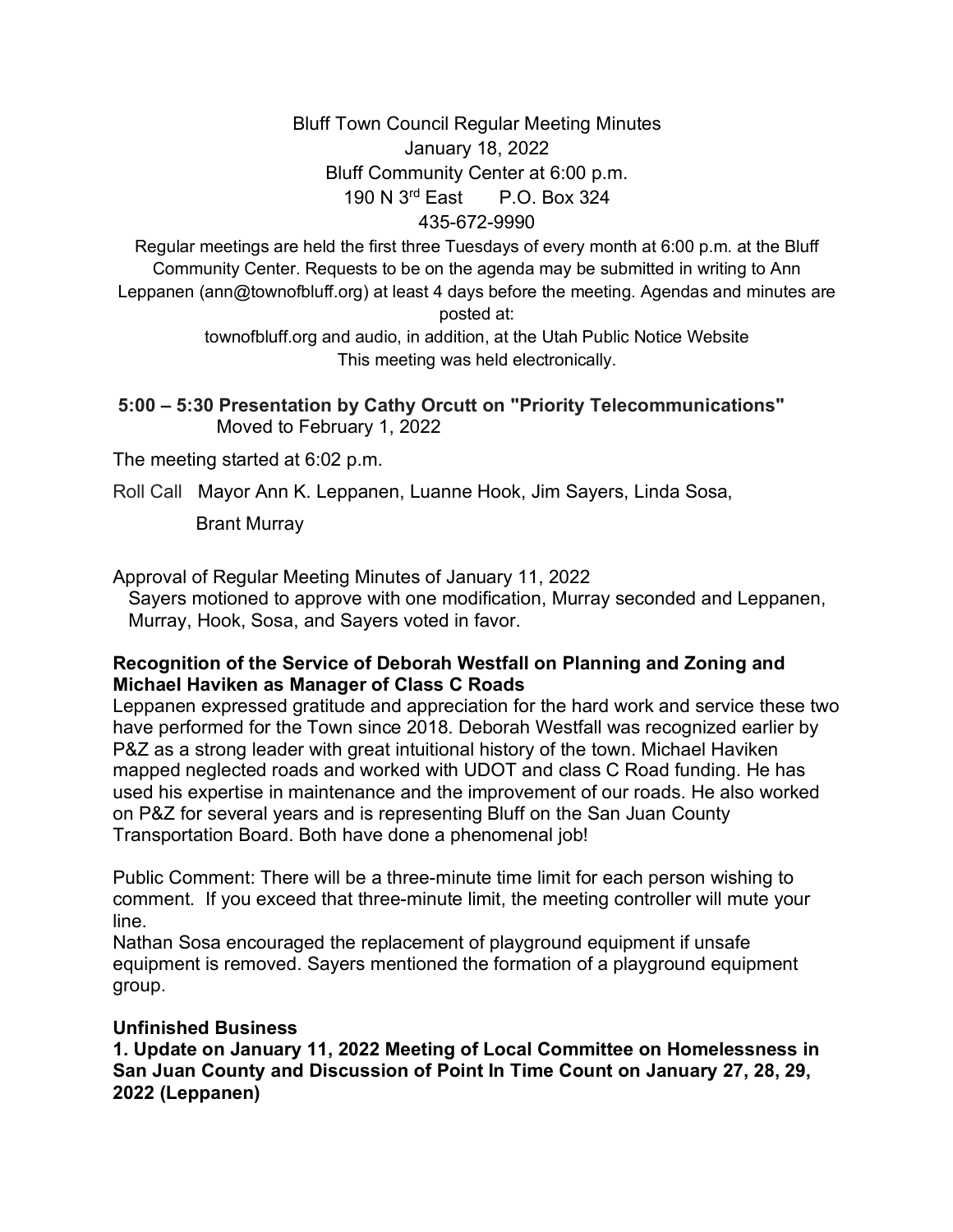Leppanen and Father Joe Hubbard serve on this committee and Leppanen explained a count of unsheltered persons would be taken in the county January 27, 28, and 29. The question asked is, where did you sleep January 26<sup>th</sup>? She urged anyone aware of someone homeless to contact her or Father Joe so they can be counted. There are also funds available to help those who are three or less months behind in their rent or mortgage. She mentioned Spanish Valley may need help conducting their count.

# **2. Update on Meeting with Utah Dine Bikeyah on January 18, 2022 and Report on Cooperative Cultural Center's Redevelopment and Design Committee, Utah Dine Bikeyah Event on January 29th, 2022, Policy for Use of Common Areas and Occupancy (Sayers/Murray/Hook)**

Sayers and Murray felt the meeting went very well and there is a shared vision. The group did a walk through and shared introductions. Leppanen asked the Design Team to bring up the issue of the playground and the need for use and occupancy policy at their next meeting. Sayers volunteered to check with the Health Dept. about use of the kitchen. Sosa stated if the kitchen cannot be used or granted a certificate of occupancy UDB needs to do an application for use of the CC kitchen right away for their upcoming event.

# **3. Update on Status of NetForce (Sayers)**

Sayers reported we were unable to complete the training last week because of a missing part.

#### **4. Report on San Juan County Commission Meeting on January 18, 2022 (Leppanen) and Report of Bluff Water Works Meeting on January 12, 2022**

Leppanen will listen to the audio of the meeting since we were attending the joint UDB meeting. The water system is good.

# **5. Report on the Status of UDOT Main Street Program and Conversation with Jared Beard, Regional Engineer (Leppanen)**

Leppanen talked with Beard about a face to face meeting where stakeholders could walk through Bluff but covid numbers are still increasing, making it necessary to plan farther out. She suggested a larger stakeholder group so that everyone can be on the same page. Only the Town can sign off on projects with UDOT. The signs have come in and UDOT is looking for an appropriate place for them on each side of town. Leppanen will follow up with Beard in February.

# **6. Update on CDBG (Leppanen)**

Leppanen explained the low to moderate income survey has been submitted to the State and we have not received the results yet. While we don't know if we have met the criteria, we must have an engineer sign off on out CC office remodel and ADA upgrade before January 31<sup>st</sup>. Sayers will check with Tri-Hurst. Hook also suggested Jones and DeMille.

# **New Business**

# **7. Discussion of Playground and Equipment at the Bluff Community Center and Cooperative Cultural Center (All)**

Sayers spoke with Utah Government Trust about issues with the playground equipment. The representative suggested getting it evaluated by a certified playground inspector. Leppanen reported several parents are interested in working on playground issues.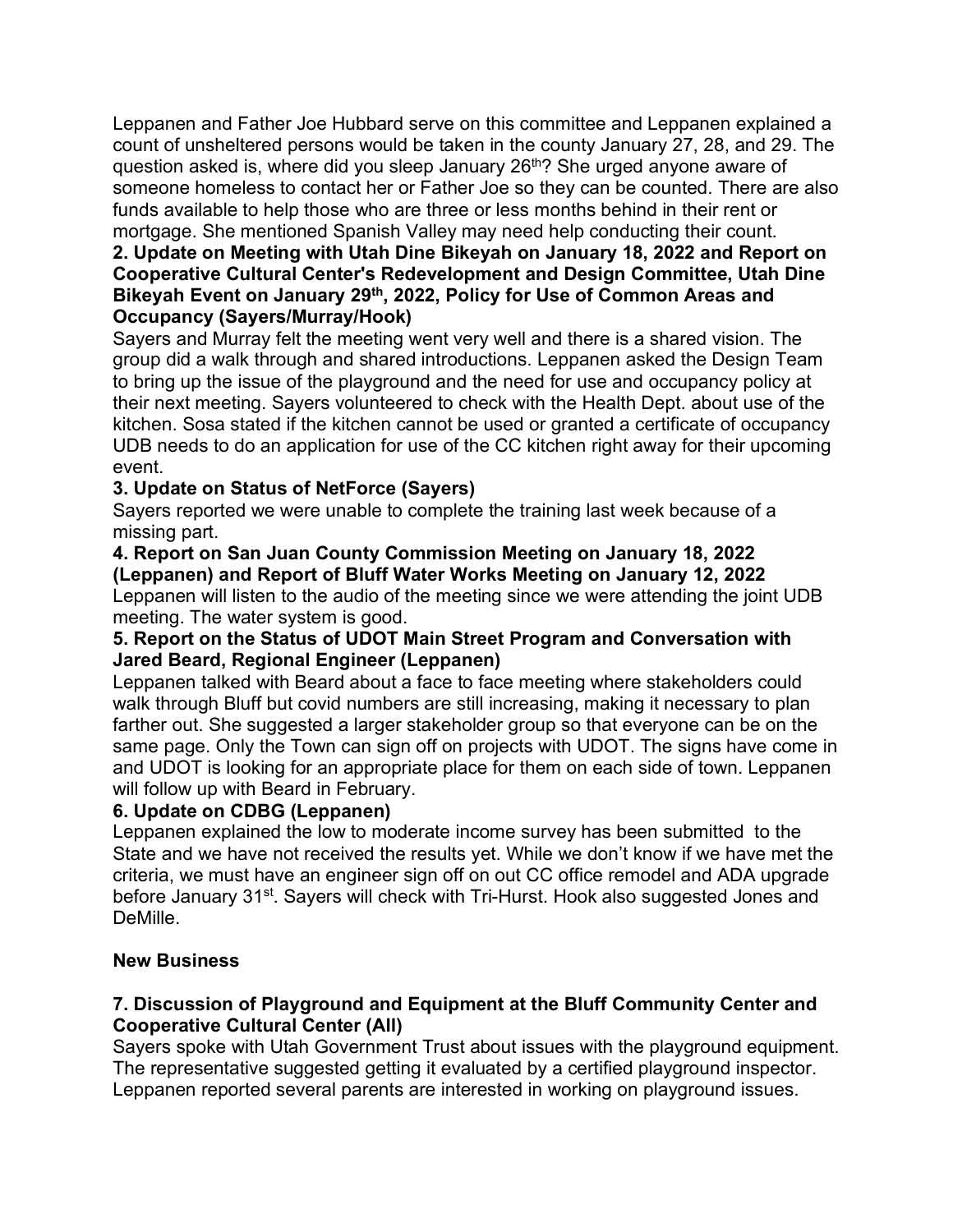### **8. Report on Fuels Reduction Grant Notice for the Catfire Grant and another funding source (Leppanen)**

Duncan Fuchise has been working on grants for fire control. Leppanen thanked him and Jackie Warren for pursuing funding. This would be for fuel reduction along the river.

#### **9. Discussion of 2022 Boundary and Annexation Survey for the U.S. Census Bureau (Leppanen)**

Leppanen explained this yearly request consists of comparing the census map to our boundary. She noted no change.

#### **10. Status of American Rescue Plan Act's Final Rule for use of Local Fiscal Recovery (Leppanen)**

This is a 100+ page document. Leppanen pointed there are three years to use the funds and there will be summaries and a workshop from Utah League of Cities and Towns.

# **11. Report on Financial Reports and Finances (Sosa)**

Sosa reported that Murray checked the bank reconciliation. Sosa sent Council Members a copy of current bills. Murray motioned to pay the bills, Sayers seconded and Leppanen, Hook, Sosa, Sayers and Murray voted in favor. Sosa reported that she and Leppanen had finished and submitted the Deposit and Investment, Transparency, Federal form 491, State form 491, and Quarterly State Unemployment. She has finished W-2s and 1099 and is mailing them out. Currant bills

P&Z Stipends - \$150.00 Carol Shook - \$184.70 Kathy Carson -\$118.20 Erin Richards - \$102.00 Erin Richards - \$26.00 Patricia Bellson - \$34.17 Helgerson - \$50.00 Rocky Mtn. Power – \$354.91 River Canyon - \$70.99 Bankcard - \$126.24 XMission - \$15.00 Google Suites - \$51.24 ULCT - \$60.00 Diamond Propane \$676.28 Waldeck Dufford – \$1,653.00 San Juan Record - \$66.50 Emery - \$99.95 BWW - \$45.00 US Treasury - \$194.50 Frontier - \$112.32 NetForce - \$1372.50 parts and labor Loan Transfer to Roads - \$32,777.65

School - BWW - \$35.00